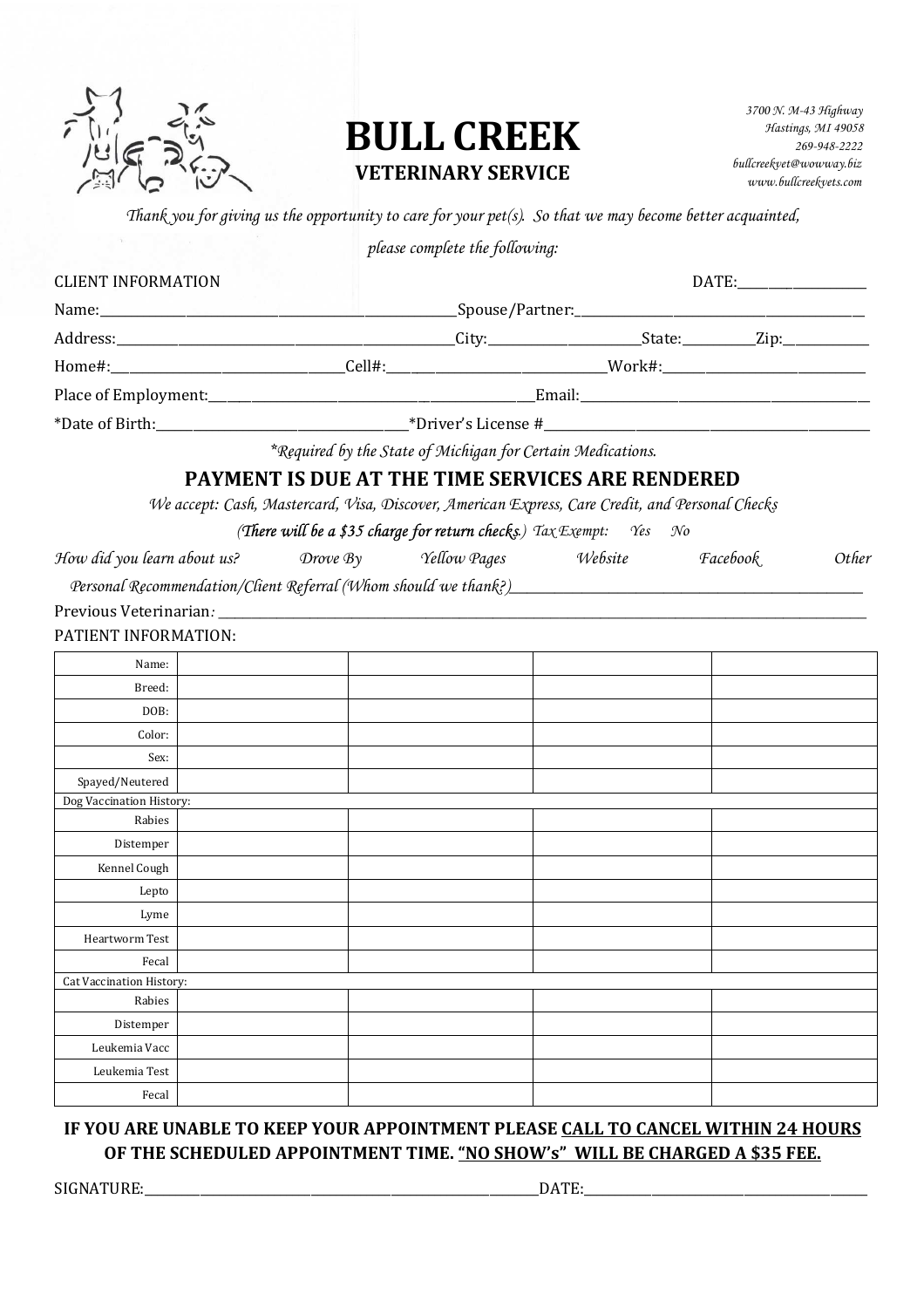

3700 N M43 Highway • Hastings, MI 49058 • Phone: (269)948-2222 • Fax: (269)948-2252 • bullcreekvet@wowway.biz **\_\_\_\_\_\_\_\_\_\_\_\_\_\_\_\_\_\_\_\_\_\_\_\_\_\_\_\_\_\_\_\_\_\_\_\_\_\_\_\_\_\_\_\_\_\_\_\_\_\_\_\_\_\_\_\_\_\_\_\_\_\_\_\_\_\_\_\_\_\_\_\_\_\_\_\_\_\_\_\_\_\_\_\_\_\_\_\_\_\_\_\_\_\_\_\_\_\_\_\_\_\_\_\_\_\_\_\_\_\_\_\_\_\_\_\_\_\_\_\_\_\_\_\_\_\_\_\_\_\_\_\_\_\_\_\_\_\_\_\_\_\_\_\_\_**

## **MISSED APPOINTMENT POLICY**

Our goal is to provide top quality, individualized veterinary care for your pet. Appointments are in high demand and fill up quickly. As a result; no-shows, late arrivals, and cancellations make it difficult to provide care to other patients in need.

As a courtesy, we provide reminder calls the day before your appointment. Reminders can also be sent by text message or email if you would like to take advantage of those options. Ultimately, it is your responsibility to notify us if you are unable to keep your appointment.

#### **CANCELLATION OF AN APPOINTMENT:**

Please be courteous and call our office promptly if you are unable to keep an appointment. We request that you call at least 24 hours in advance. Your early cancellation will allow another patient access to veterinary care more quickly.

## **HOW TO CANCEL AN APPOINTMENT:**

Call our office at (269)948-2222 or email us at bullcreekvet@wowway.biz. If it is after hours or you are unable to reach a receptionist due to heavy call volumes, please leave a detailed message. This message should include your name and scheduled appointment time. If you would like to reschedule make sure to include a phone number in the message, we will get back to you as soon as possible.

## **"MISSED/NO SHOW" APPOINTMENT POLICY:**

 A "Missed/No-Show" Refers to a client who misses an appointment without cancelling it. A failure to be present at the time of a scheduled appointment will be recorded in the patient's chart as a "No Show".

**The 1st occurrence** will result in a \$35 missed appointment fee.

**The 2nd occurrence** will result in a \$35 missed appointment fee. You will no longer be able to schedule an appointment without paying a deposit to secure that time slot.

**The 3rd occurrence** will result in the forfeit of your deposit, you will be charged a \$35 missed appointment fee, and you will only be permitted to schedule Drop-off or work in appointments.

(Should you miss a SURGICAL APPOINTMENT, fees will be dependent upon the cost and nature of the procedure.)

## WE THANK YOU FOR YOUR COOPERATION AND UNDERSTANDING.

SIGNATURE: THE EXECUTIVE OF THE EXECUTIVE OF THE EXECUTIVE OF THE EXECUTIVE OF THE EXECUTIVE OF THE EXECUTIVE OF THE EXECUTIVE OF THE EXECUTIVE OF THE EXECUTIVE OF THE EXECUTIVE OF THE EXECUTIVE OF THE EXECUTIVE OF THE EXE